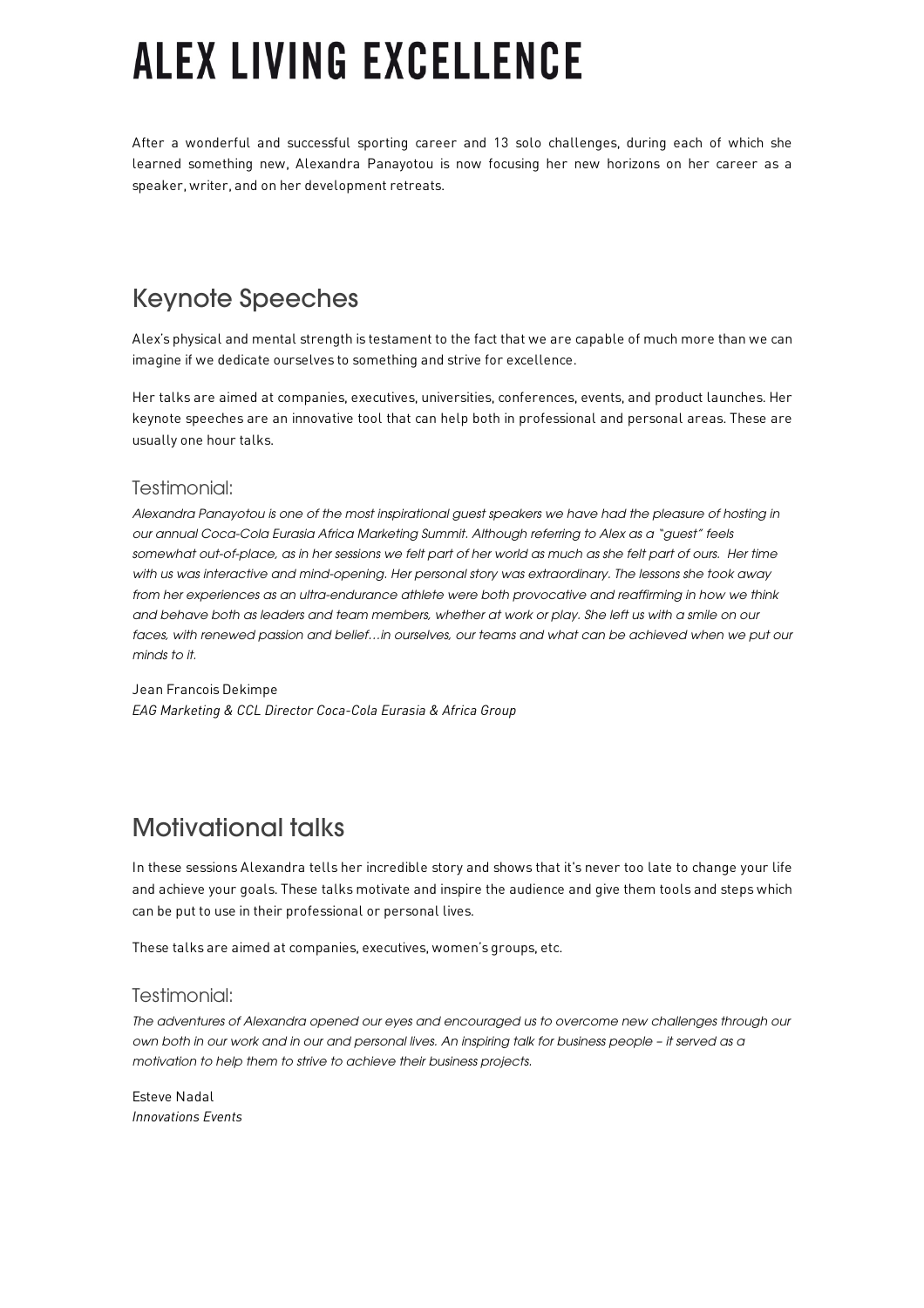# **ALEX LIVING EXCELLENCE**

# Motivational Concert

A unique version of the motivational talk, each section of the talk is followed by a song that is related to that part of the talk. Among the topics covered are: overcoming obstacles, determination, resilience, positive attitude, and teamwork.

Aimed at large corporate events, company celebrations and launches, or inaugurations

#### Testimonial:

*…Alexandra was asked to share with us her experiences related to teams. Through her latest challenge, Alex*  was able to explain different key aspects relative to her team that had great connection with the theoretical *concepts discussed in the initial part of the workshop. Beyond the WHAT, Alex was a great lesson to us in terms of HOW. Her positive and enthusiastic message, as well as her bright eyes, were signs of great passion, commitment, devotion and personal excellence. Thanks Alex, your talk was more than a speech. It was real therapy!"*

Dr. Andrea Bikfalvi *Department of Business Administration and Product Design, University of Girona*

## Essential Retreats

Seven-day programmes covering a wide range of development areas: personal development, executive development, sports development – all with small groups and in remote and tranquil areas surrounded by nature.

### Essential Executive Endurance

A programme based on mental and physical development accompanied by inspirational tools and methods to help individuals continue successfully and long term in the corporate world.

#### Testimonial:

*Attending one of Alex's sessions should be made an obligation for any aspiring, developing or experienced leader. The values, attitudes, and behaviours that stand behind her pursuit of individual and team excellence are truly inspirational.*

Prof. Markus Maedler *IESE Business School Barcelona, Spain*